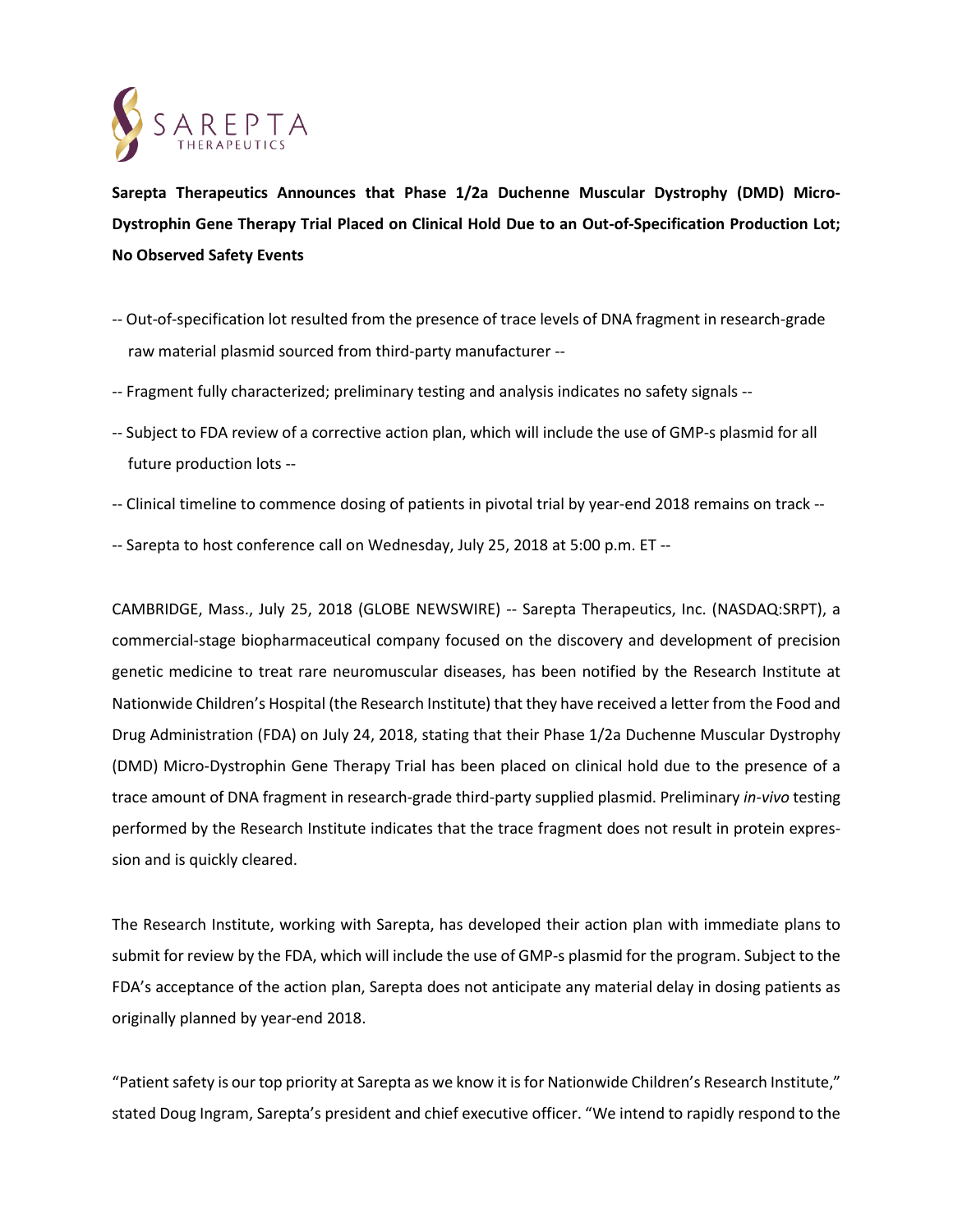FDA's clinical hold letter, including a commitment to the Agency to only use GMP-s plasmid. Independently, we will also request a meeting with the Agency to discuss the micro-dystrophin program with the goal of commencing a pivotal trial by year-end 2018."

Sarepta will host a conference call today, Wednesday, July 25, 2018 at 5:00 p.m. ET. The conference call may be accessed by dialing 844-534-7313 for domestic callers and +1-574-990-1451 for international callers. The passcode for the call is 8689739. Please specify to the operator that you would like to join the "Sarepta Conference Call." The conference call will be webcast live under the investor relations section of Sarepta's website at [www.sarepta.com](http://www.sarepta.com/) and will be archived there following the call for 90 days. Please connect to Sarepta's website several minutes prior to the start of the broadcast to ensure adequate time for any software download that may be necessary.

## **About Sarepta Therapeutics**

Sarepta Therapeutics is a commercial-stage biopharmaceutical company focused on the discovery and development of precision genetic medicine to treat rare neuromuscular diseases. The Company is primarily focused on rapidly advancing the development of its potentially disease-modifying Duchenne muscular dystrophy (DMD) drug candidates. For more information, please visit [www.sarepta.com.](http://www.sarepta.com/)

## **Forward-Looking Statements**

*This press release contains "forward-looking statements." Any statements contained in this press release that are not statements of historical fact may be deemed to be forward-looking statements. Words such as "believes," "anticipates," "plans," "expects," "will," "intends," "potential," "possible" and similar expressions are intended to identify forward-looking statements. These forward-looking statements include statements regarding Research Institute's action plan, including the plan to use GMP-s plasmid for all future production lots; the preliminary in-vivo tests performed by the Research Institute and the indications regarding safety; the clinical timeline to commence dosing of patients in pivotal trial by year-end 2018 remaining on track; Sarepta not anticipating any material delay in dosing patients as originally planned* by year-end 2018, subject to FDA's acceptance of the corrective action plan; the intention to rapidly respond to the FDA's clinical hold letter, including a commitment to the FDA to only use GMP-s plasmid; and *Sarepta's plan to request a meeting with the FDA to discuss the micro-dystrophin program, with the goal of commencing a pivotal trial by year-end 2018.*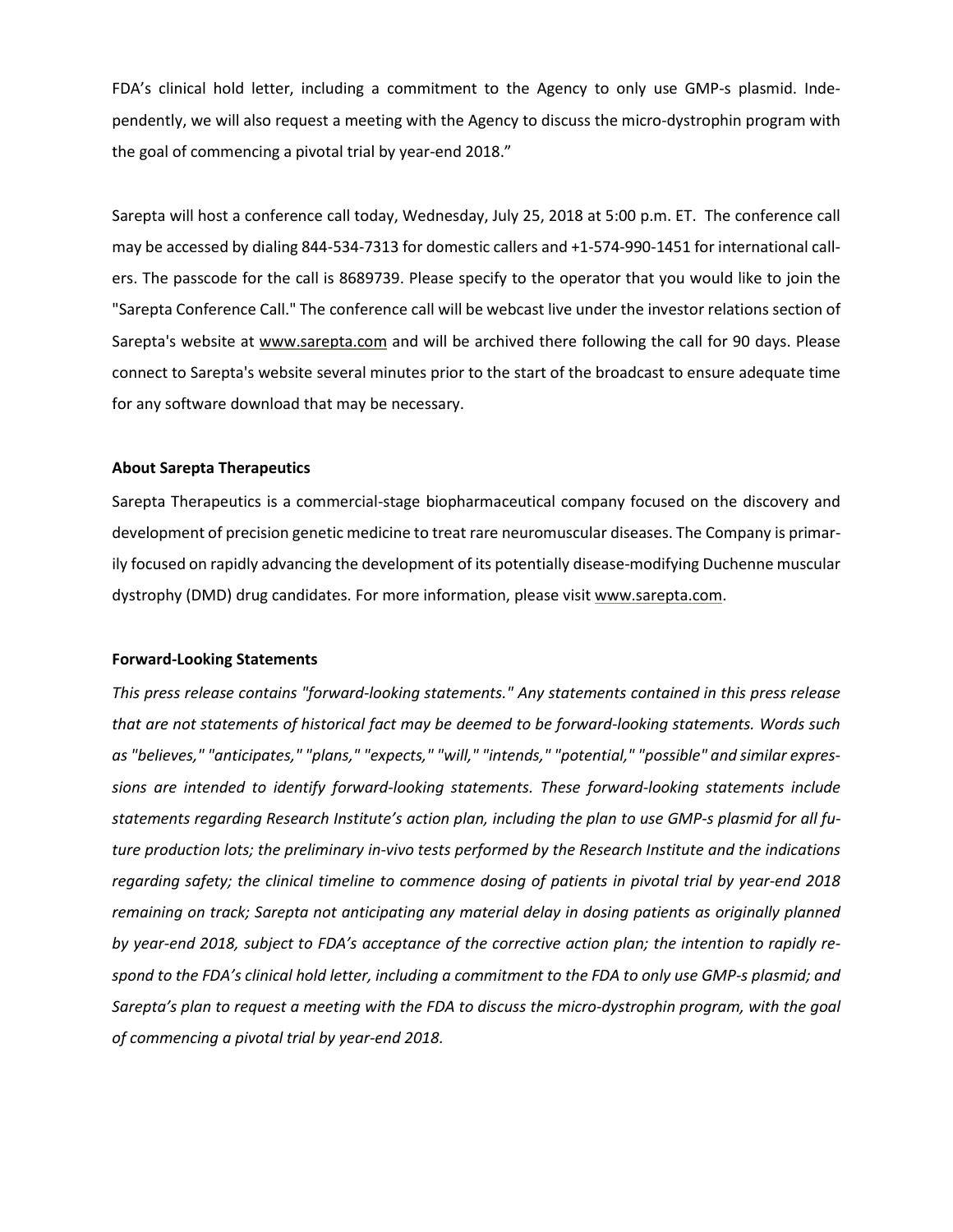*These forward-looking statements involve risks and uncertainties, many of which are beyond Sarepta's control. Actual results could materially differ from those stated or implied by these forward-looking statements as a result of such risks and uncertainties. Known risk factors include, among others: preliminary* testing results do not necessarily predict final results; the response to the FDA's clinical hold letter may *take longer than expected; the expected clinical timeline for the micro-dystrophin gene therapy trial may be delayed; we may not be able to execute on our business plans, including meeting our expected or planned regulatory milestones and time-lines, research and clinical development plans, and bringing our product candidates to market, for various reasons including that study data may not consistently or sufficiently demonstrate the safety or efficacy of any of our product candidates, possible limitations of Company financial and other resources, manufacturing limitations that may not be anticipated or resolved for* in a timely manner, and regulatory, court or agency decisions, such as decisions by the CHMP on eteplirsen *or the United States Patent and Trademark Office with respect to patents that cover our product candidates; and those risks identified under the heading "Risk Factors" in Sarepta's most recent Annual Report* on Form 10-K for the year ended December 31, 2017 and most recent Quarterly Report on Form 10-Q filed *with the Securities and Exchange Commission (SEC) as well as other SEC filings made by the Company which you are encouraged to review.*

Any of the foregoing risks could materially and adversely affect the Company's business, results of opera*tions and the trading price of Sarepta's common stock. We caution investors not to place considerable reliance on the forward-looking statements contained in this press release. Sarepta does not undertake any obligation to publicly update its forward-looking statements based on events or circumstances after the date hereof.*

## **Internet Posting of Information**

We routinely post information that may be important to investors in the 'For Investors' section of our web*site at [www.sarepta.com](http://www.sarepta.com/)*. *We encourage investors and potential investorsto consult our website regularly for important information about us.*

Source: Sarepta Therapeutics, Inc.

Media and Investors: Sarepta Therapeutics, Inc. Ian Estepan, 617-274-4052 [iestepan@sarepta.com](mailto:iestepan@sarepta.com)